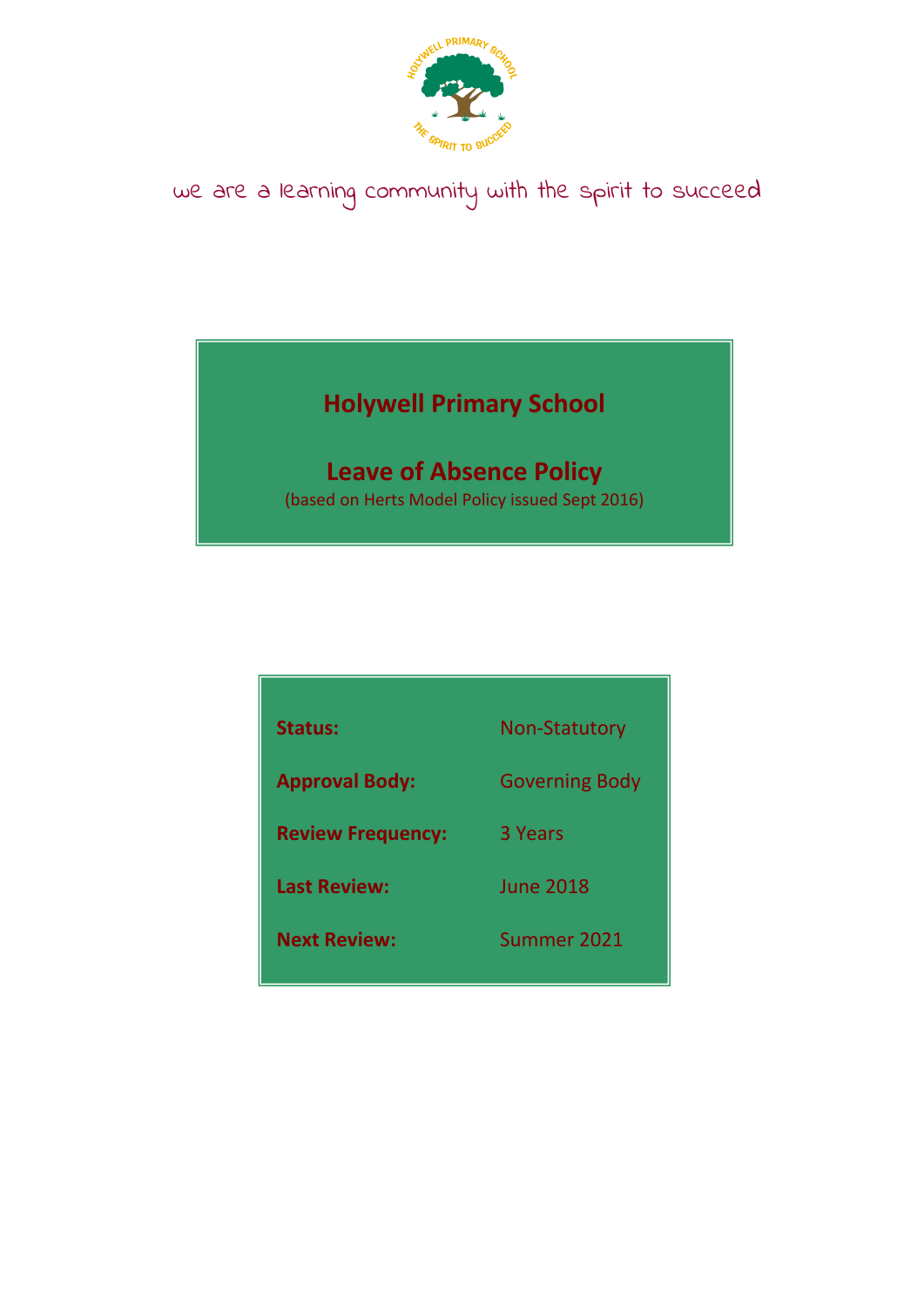

## **Leave of Absence Policy**

#### **Objective and Scope**

This is a model leave of absence policy to assist Headteachers and Governing Bodies of Schools in making decisions about requests for leave in accordance with legal, contractual and moral obligations.

This policy covers annual leave, family leave and miscellaneous leave. A principal purpose in setting out this policy is to ensure that requests are dealt with fairly and consistently.

The policy applies to all employees of the school. This policy does not form part of any employees' contract of employment.

#### **1. Principles**

- Annual leave and occupational sick leave will be in accordance with the relevant conditions of service for teachers and support staff.
- Other leave of absence will normally be on an unpaid basis, unless otherwise specified.
- All leave allowances should be applied pro rata to an employee's contracted hours, unless otherwise stated.
- The operational needs of the school will be paramount and, except in emergency circumstances, adequate notice of a request for leave of absence must be given.
- The responsibility for exercising discretion on behalf of the Governing Body is the Headteacher's, in accordance with the professional duties defined in the School Teachers Pay and Conditions Document.
- Any dispute or grievance about a request for leave of absence or payment during leave of absence will be dealt with through the Schools Grievance Procedure; there is no right of appeal to a leave request being declined.
- All requests for leave must be submitted to provide the school with reasonable notice.
- It should not be assumed approval has been given until a response has been provided by the Headteacher.
- Where the request for leave concerns the Headteacher requests should be made to the Chair of Governors.
- Where a number of days leave are specified these are limits in any one leave year.

### **2. Unpaid leave and pension deductions for employees in the Local Government Pension Scheme**

Pension deductions will not automatically be made for any periods of unpaid leave. If an employee wishes to request to pay Additional Pension Contribution (APC) to cover the amount of pension 'lost' during a period of unpaid leave they should make an election to the London Pensions Fund Authority [\(LPFA\)](http://compass.hertscc.gov.uk/phonebook/pb/partners/16941364/09843562) within 30 days of returning to work.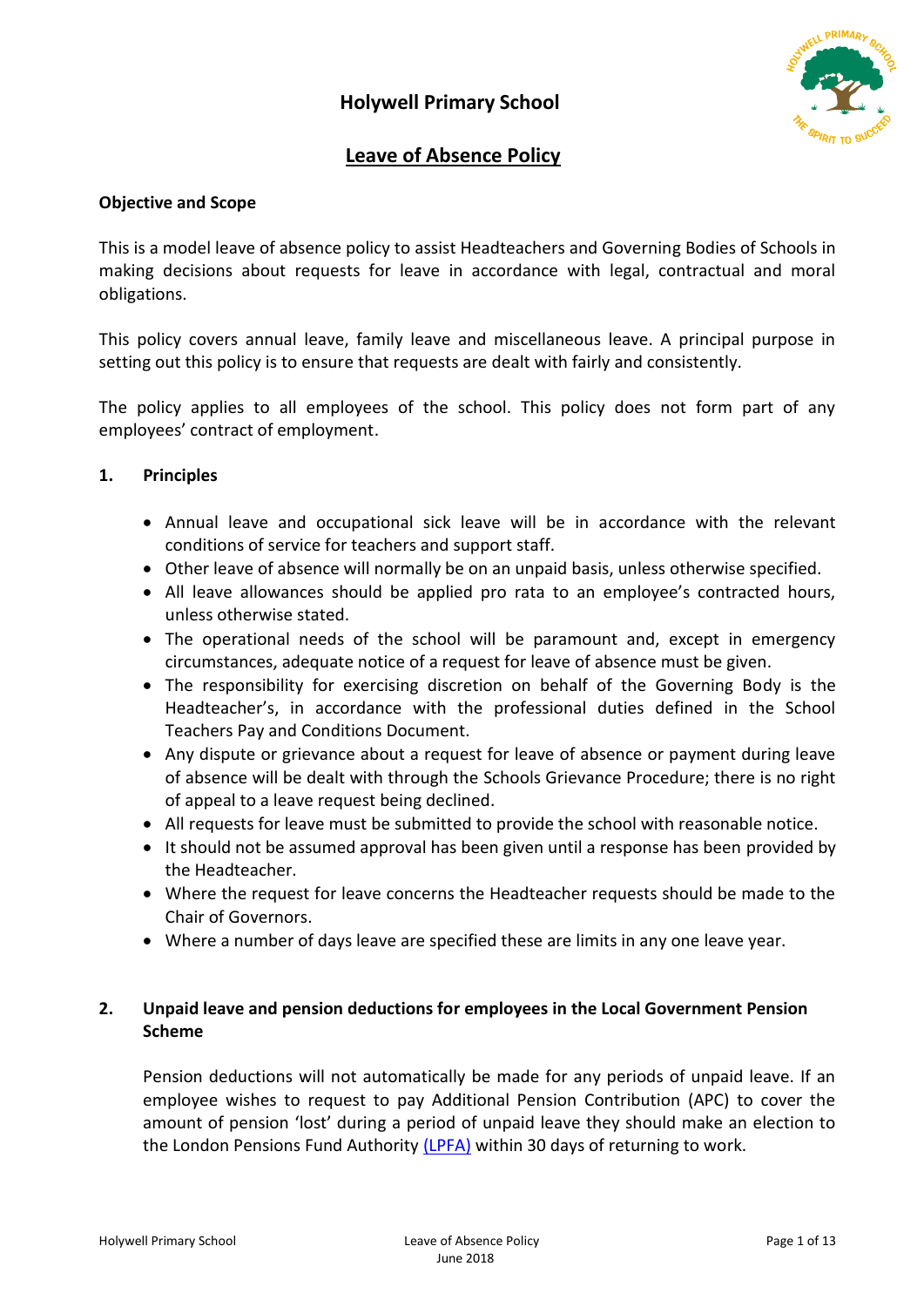Employees can visit [www.lgps2014.org/content/how-do-i-buy-extra-or-lost-pension](http://www.lgps2014.org/content/how-do-i-buy-extra-or-lost-pension) and click the 'Buy Lost Pension' option to calculate the cost to buy back lost pension. Contact the schools' payroll provider to find out the amount of lost pensionable pay to enter into the website.

After using the quote on the website above employees should, using the application form provided on this website, submit the application to the schools' payroll provider and send a copy to the London Pensions Fund Authority.

Contact the LPFA on 01992 555 466 or [hertscc@lpfa.org.uk](mailto:hertscc@lpfa.org.uk) with any questions about the purchase of lost pension.

### **3. Annual leave entitlement for employees covered by Local Government Terms and Conditions**

For support staff contracted to work for 52 weeks' per year, the leave entitlement is dependent on grade and continuous Local Government service. See Appendix 1. This leave will normally be taken during the school holidays and must be agreed with the Headteacher or nominated person in reasonable time, prior to the leave being taken. Only in exceptional circumstances and with the express consent of the Headteacher, can leave be taken at other times. Support staff may carry forward up to 5 days' to the next annual leave year, provided this is done with the Headteacher's consent and leave is taken prior to  $31<sup>st</sup>$  May.

**Staff will not be permitted to take leave during the term unless express consent from the Headteacher has been given. If leave is granted, this will be unpaid for term-time only staff.** 

All employees should make partners aware that as a rule time off in term time will not be granted to avoid costs incurred from the cancellation of surprise holidays for birthdays or anniversaries.

#### **4. Teachers' working time**

A Teacher employed full-time must be available for work for 195 days' in any school year. 190 of those days must be days of which he/she may be required to teach pupils and perform other duties and 5 days' must be days on which he/she may only be required to perform other duties. The same applies for a teacher employed part-time, except the number of hours he/she must be available for work must be a proportion of full-time hours.

In addition to the hours a teacher is required to be available for work, he/she must work such reasonable additional hours as may be necessary to enable him/her to discharge effectively his/her professional duties.

These provisions do not apply to employees on either the Leadership or Leading Practitioner pay ranges or those acting up in such a role.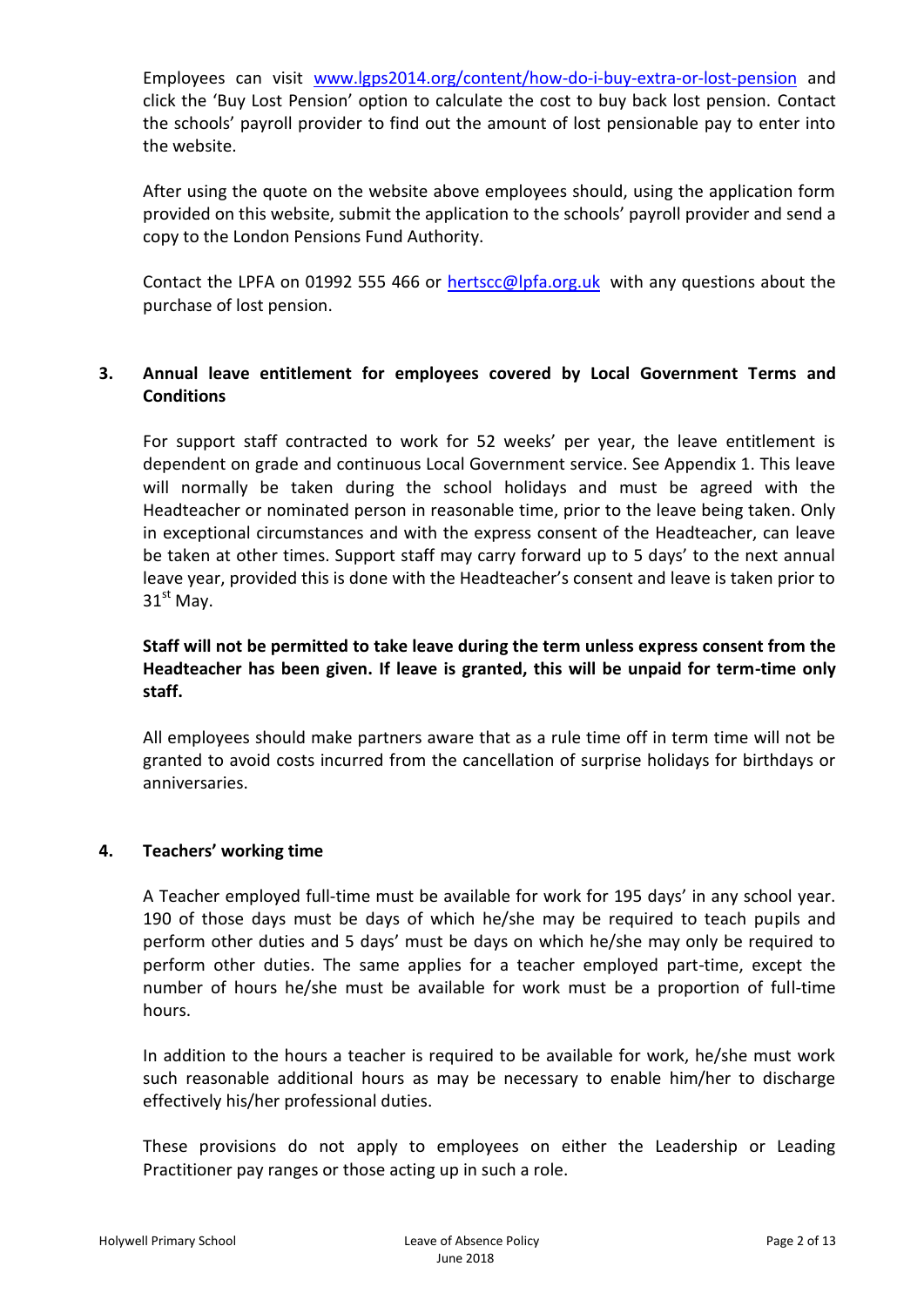#### **5. Special occasional leave of absence**

The School's policy as agreed by the Governing Body is:

### **5.1 Disability Leave** *(only applicable to support staff covered by the HCC Collective Agreement terms and conditions)*

For support staff employees only who have declared to their employer a disability as defined by the Equalities Act 2010, up to 5 days' paid disability leave may be granted (pro rata for part time employees).

Reasons for using disability leave might include:

- Attending a doctor's or complementary medicine practitioner's appointments
- Assessment for conditions such as dyslexia
- Hearing aid tests
- Training with guide or hearing dog
- Counselling/ therapeutic treatment or recovery time after blood transfusion or dialysis
- Treatment for physiotherapy (sessional or residential)

Disability leave may not be used to cover an absence due to ill health.

#### **5.2 Time off for a sick child or dependant**

Absence to care for a sick child or dependant will be unpaid.

In exceptional circumstances compassionate, emergency or exceptional leave may be used for the first day of absence only (see 5.3). This would typically relate to the hospitalisation of the child.

#### **5.3 Compassionate, Emergency or Exceptional Leave**

Noting the provision set out in 5.2, emergency and discretionary leave enables employees to take time off work to deal with an unexpected or sudden emergency involving a dependant. The leave is to deal with the immediate issues and to sort out long term arrangements if necessary. The circumstances that enable employees to take emergency and discretionary leave are:

- Providing assistance where a dependant falls seriously ill, gives birth, is injured or assaulted
- Making arrangements for the care of the dependant who is seriously ill or injured.
- The death of a dependant.
- The care of the dependant has unexpectedly been disrupted or terminated.
- There is an unexpected incident involving the child of an employee whilst at school.

A dependant is a spouse, child, foster child, parent, relative or partner living in the same household as the employee (it excludes tenants, lodgers or boarders of the employee). A dependant also includes any person who reasonably relies on the employee to make arrangements for the provision of their care, e.g. partner who does not co-habit.

Leave to attend funerals is limited to the funeral of an immediate family member of the employee only (parents, a spouse, sibling, grandparent or child).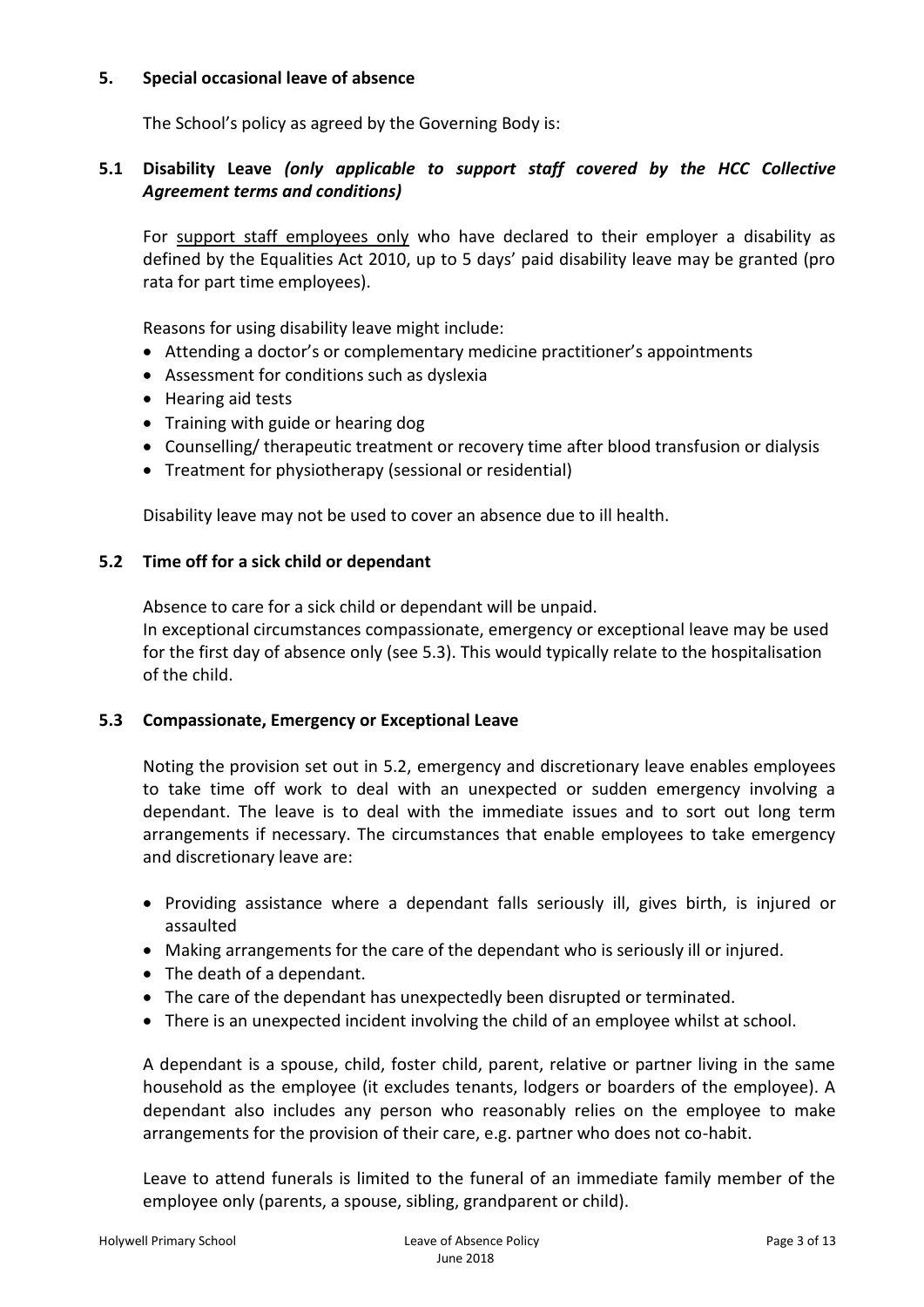An employee must notify their line manager as soon as practically possible in the event of an emergency. The Headteacher may approve up to five days' paid leave per leave year (pro rata for part timers) for emergency and discretionary leave.

For most cases, one or two days' are reasonable to deal with a problem. The time off is to enable an employee to cope with a crisis, to deal with the immediate care and where necessary to make longer term care arrangements for the dependant. Where paid leave is granted only the first day of absence will usually be paid in any one period of absence, unless discretion is applied by the Headteacher.

#### **5.4 Other personal reasons**

Exceptionally, there may be other personal reasons for requesting leave of absence. Usually these will be one off events affecting family. An example might be attendance at a child's graduation ceremony. Such leave, where granted, will normally be unpaid and subject to adequate notice so that replacement staff can be employed if necessary

Holidays to celebrate anniversaries, birthdays and such like are not considered to be one off.

#### **5.5 Career break/Extended leave of absence**

Requests for longer periods of leave will be considered on an unpaid basis, for example, in the case of a lengthy period of caring for a chronically sick, disabled, or terminally ill, dependent relative. Extended leave can be for up to a year in duration. Sufficient notice that allows the appointment of a replacement should be given wherever possible. Further guidance on Career Breaks is set out in appendix 2.

#### **5.6 Moving house**

Up to 2 days paid leave will be granted.

#### **5.7 Service with Auxiliary Forces**

Reservists are required to inform their line manager that they are a member of the Reserve Forces. Reservist employees will also be required to grant permission for the Ministry of Defence (MoD) to write to the Headteacher to make sure the school are aware and provide details of mobilisation obligations and rights as an employee reservist.

Reservist training normally takes place during evenings and weekends. Line managers may however grant up to 5 days leave at their discretion where training falls within an employee's normal working hours.

Additionally up to 2 weeks' per year can be granted to attend 'annual camp'. Employees are required to give as much notice as possible for annual camp in order for line managers to arrange appropriate cover.

Leave may be refused if it would have a detrimental impact on service delivery. In any case teachers and other classroom based staff will only granted paid leave if the force's unit cannot arrange exercises during holiday periods.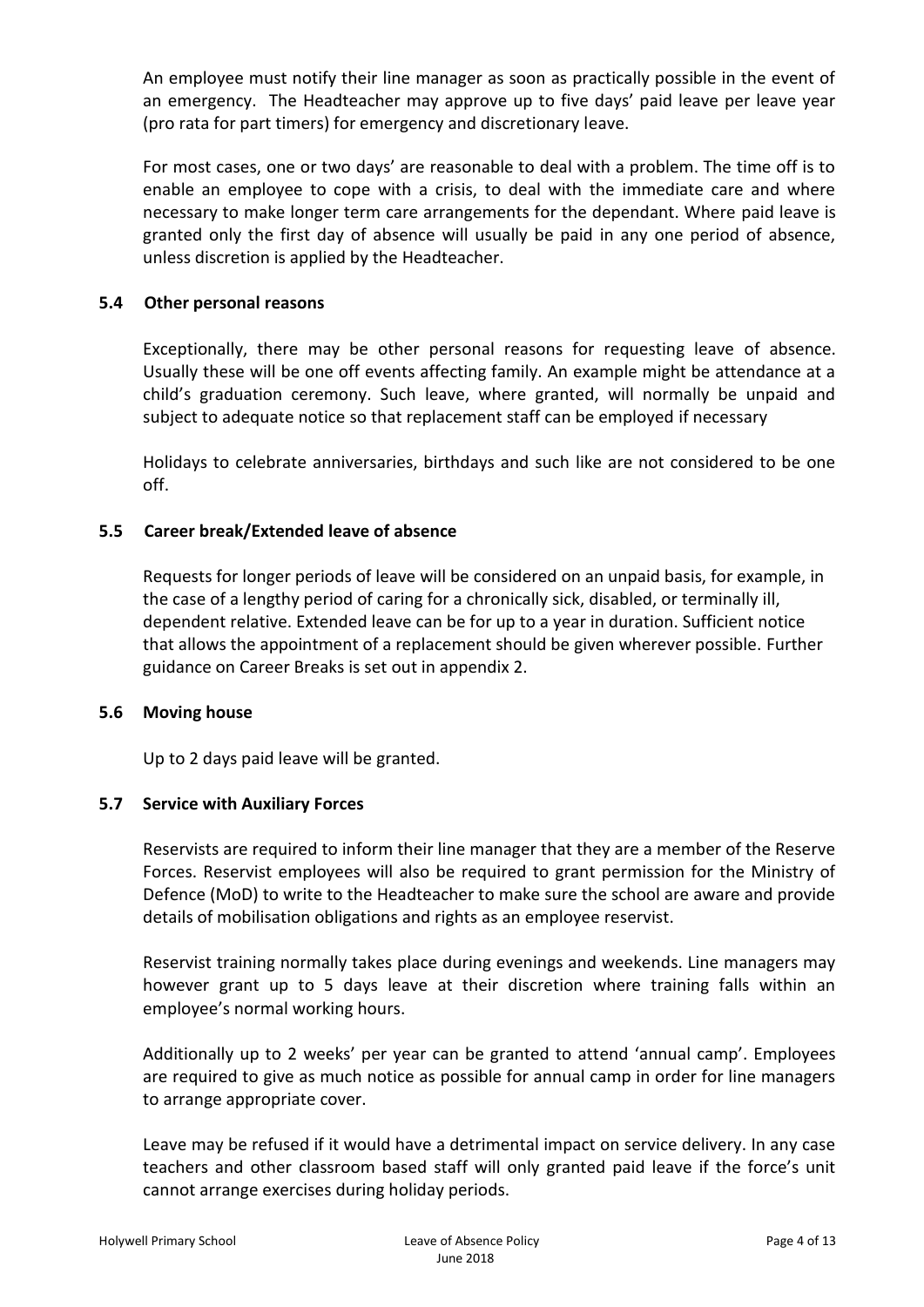#### **5.8 Mobilisation**

Mobilisation is the process of calling Reservists into full-time service to serve alongside the Regular Armed Forces on operations. The Ministry of Defence aims to give as much notice as possible of mobilisation (but at least 28 days). In circumstances where a reservist employee is mobilised they will not be paid by the school and should be placed on a Career break for payroll purposes to ensure their continuous service is not broken.

If an employee who is mobilised wishes to remain in the LGPS the schools payroll provider should be informed who will calculate the amount of contributions that the employee and the Ministry of Defence (MoD) must pay. For Teachers the relevant form must be completed, available online at teachers.pensions.com.

#### **5.9 Carry-over of annual leave**

The School expects employees who are covered by Local Government terms and conditions of employment to take their full entitlement of leave in each leave year, which runs from April to March. Where this is not possible, with the knowledge of and by arrangement with the Headteacher, employees may carry forward 5 days' to the next annual leave year, provided this is taken prior to 31 May.

#### **5.10 Religious Festivals**

Where staff can show that they are bona fide adherents of any organised religion and that they require leave for the purpose of an official holy day, the Governing Body will allow up to 2 days' leave. Staff taking such leave will be asked to make up this time at a later date or if this is not possible any leave granted should be unpaid.

#### **5.11 Sporting Events**

Where staff can show they are representing their country they should write to the Headteacher so that arrangements can be made for paid or unpaid leave.

#### **5.12 Attendance at Court Proceedings**

#### **5.12.1 Jury Service**

Employees will be notified of a requirement to carry out Jury Service by letter from the courts. A copy of this letter should be given to their line manager and a request made for the absence from work.

Unless the absence would have a serious impact on the business then the school recognises that it must approve the time off.

Employees will receive normal pay during the period of Jury Service on the condition that any payments received from the court for loss of earnings are paid back to the school. The court will normally provide individuals with a 'Loss of Earnings' form which should be sent to the school and subsequently to the schools payroll provider who will complete and return to the individual to submit to the court.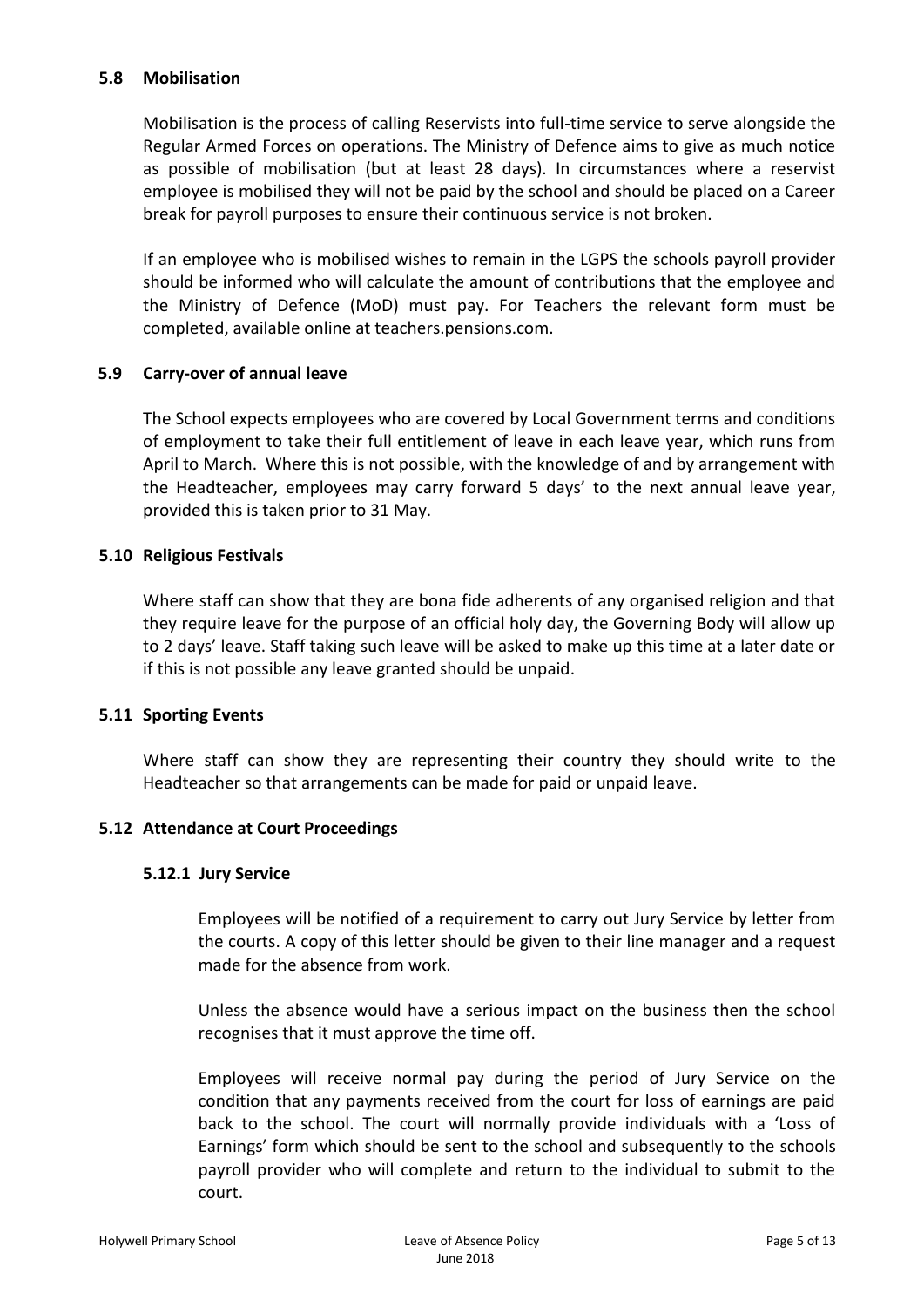Once the court confirm how much they will pay for loss of earnings (normally on a Remittance Advice slip) a copy should be sent to the school to be passed to the payroll provider who will deduct the relevant amount from the next monthly pay. Failure to return the Remittance Advice slip will be investigated and could be considered Gross Misconduct under the Disciplinary Policy and Procedure.

#### **5.12.2 Witness summonses and subpoenas**

Staff subject to a witness summons or subpoena will be allowed paid time off work to attend court, as much notice of such a requirement should be given.

#### **5.13 Public Duties**

School employees may be granted up to 18 days' per annum paid leave to carry out the duties of the office of Leader, Mayor, JP or Chairman of Local Authorities. For employees who are School or College Governors, up to 3 days' per annum will be paid. In addition to this, unpaid leave can be granted for employees carrying out public duties.

#### **5.14 Study/Examination Leave**

For employees who are sitting examinations relevant to their current post or career, providing the school is paying the fees, half a day study per examination plus half a day per examination will be paid.

#### **5.15 GCSE Duties & Activities**

For Teachers who are engaged in activities for examining groups, please refer to appendix II of the Burgundy Book, Memorandum of Agreement for the Release of Teachers.

#### **5.16 Time off for Trade Union duties**

The school recognises the legal requirement for employers to allow reasonable time off work for the school's elected representatives of recognised trade unions to carry out their duties in the school in which they are elected. Duties that warrant time off with pay include:

- consultation on terms and conditions of employment or the physical conditions of work;
- consultation on recruitment and selection policies, redundancy and dismissal arrangements;
- meetings with school management or LA officers on matters of joint concern;
- representing a union member at a grievance or disciplinary hearing;
- attendance at relevant training courses organised by the trade union.

The County Council has a separate agreement with Trade Unions and Professional Associations to provide paid time off for their county representatives. The nominated county representatives are allowed pre-agreed, time off each week to carry out their duties and the school is reimbursed from a council budget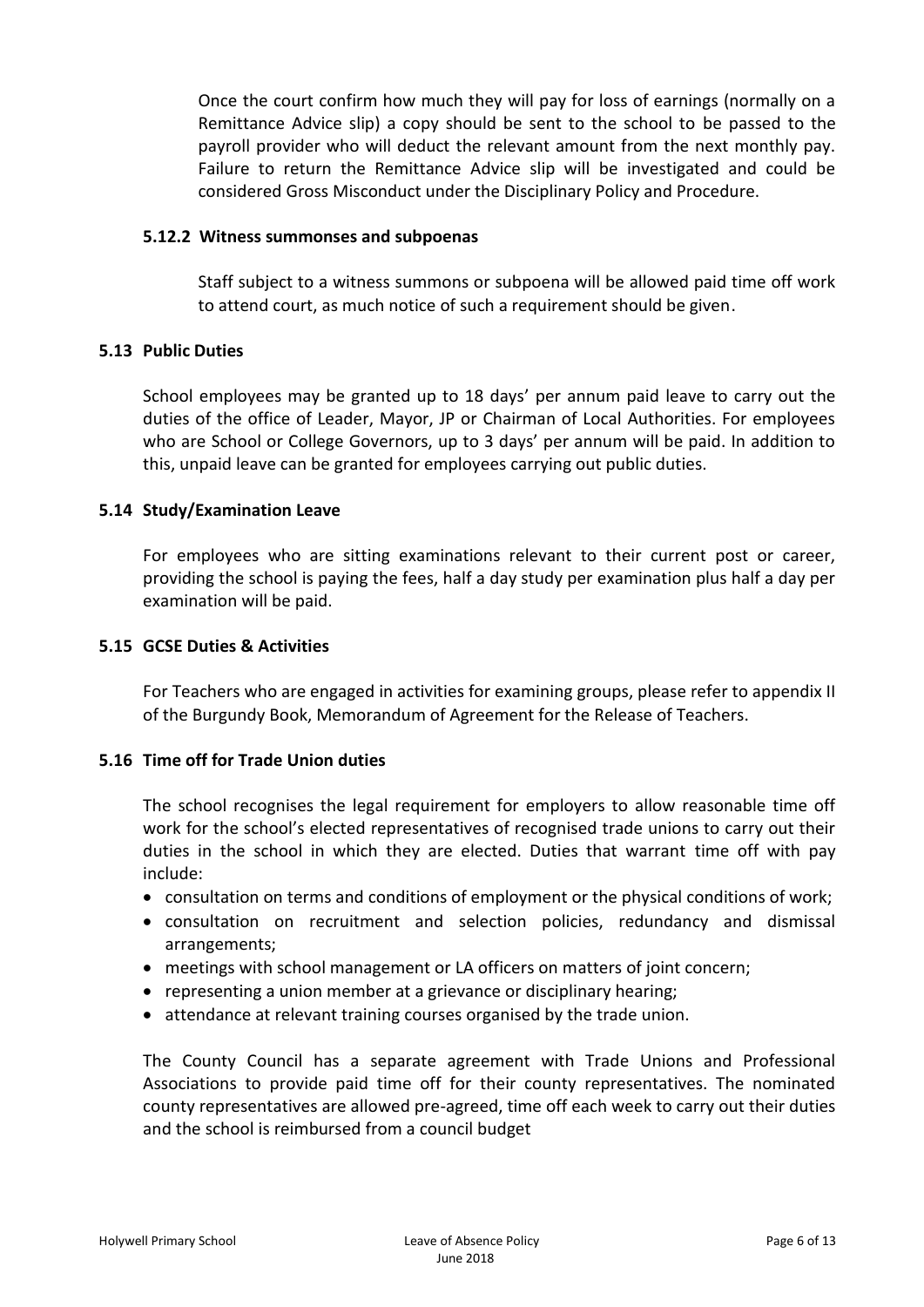#### **5.17 Bad weather conditions**

There may be circumstances when the employee is unable to attend work due to bad weather, but the school remains open as usual. All reasonable effort should be made to attend work. Alternative arrangements may be agreed with the Headteacher, e.g. working from home or at a different location. Where this is not possible, non-attendance will normally be treated as unpaid leave.

#### **5.18 Time off for medical appointments**

The school will allow reasonable paid time-off for employees to attend medical appointments, which are unable to be arranged out of working hours. Before arranging non-urgent doctor's medical appointments, employees should seek the approval of their Headteacher if it is necessary to take time off work. Employees should make every attempt to make these appointments at the beginning or end of the day or during lunch breaks to minimise the time they have to be absent from work.

Routine doctors or dentists appointments e.g. check-ups should not be taken during term time or working time for those working in holiday periods.

Elective procedures should be arranged during holiday periods and will usually be unpaid.

#### **6. Maternity, paternity, adoption, carers leave & antenatal care**

There are specific entitlements for maternity, paternity, adoption, carer's leave and antenatal care contained in the Carers Guide for Schools, a copy of which can be obtained from the school office or on the grid.

#### **7. In Vitro Fertilisation (IVF)**

All employees, regardless of hours worked or length of service, are entitled to 5 days paid leave per annum (pro rata for part time employees) for the purpose of attending IVF appointments and undergoing fertility treatment. The Headteacher may also grant unpaid leave at their discretion.

#### **8. Interviews**

The Governing Body recognises the increasing tendency for prospective employers to require interviewees to attend for more than one day, especially for school management posts. There is also a growing tendency to expect prospective candidates to undertake a preliminary visit before the formal interviews.

In order to maintain a fair balance between the operational needs of the school and to minimise the burden on other staff, and to be fair to employees who will be seeking to further their career in the education sector, the Governing Body will grant leave of absence for interviews as follows:

a) The Headteacher is empowered to approve up to a maximum of 5 days paid leave of absence for interviews, to cover both formal and informal stages of the process, during any one academic year.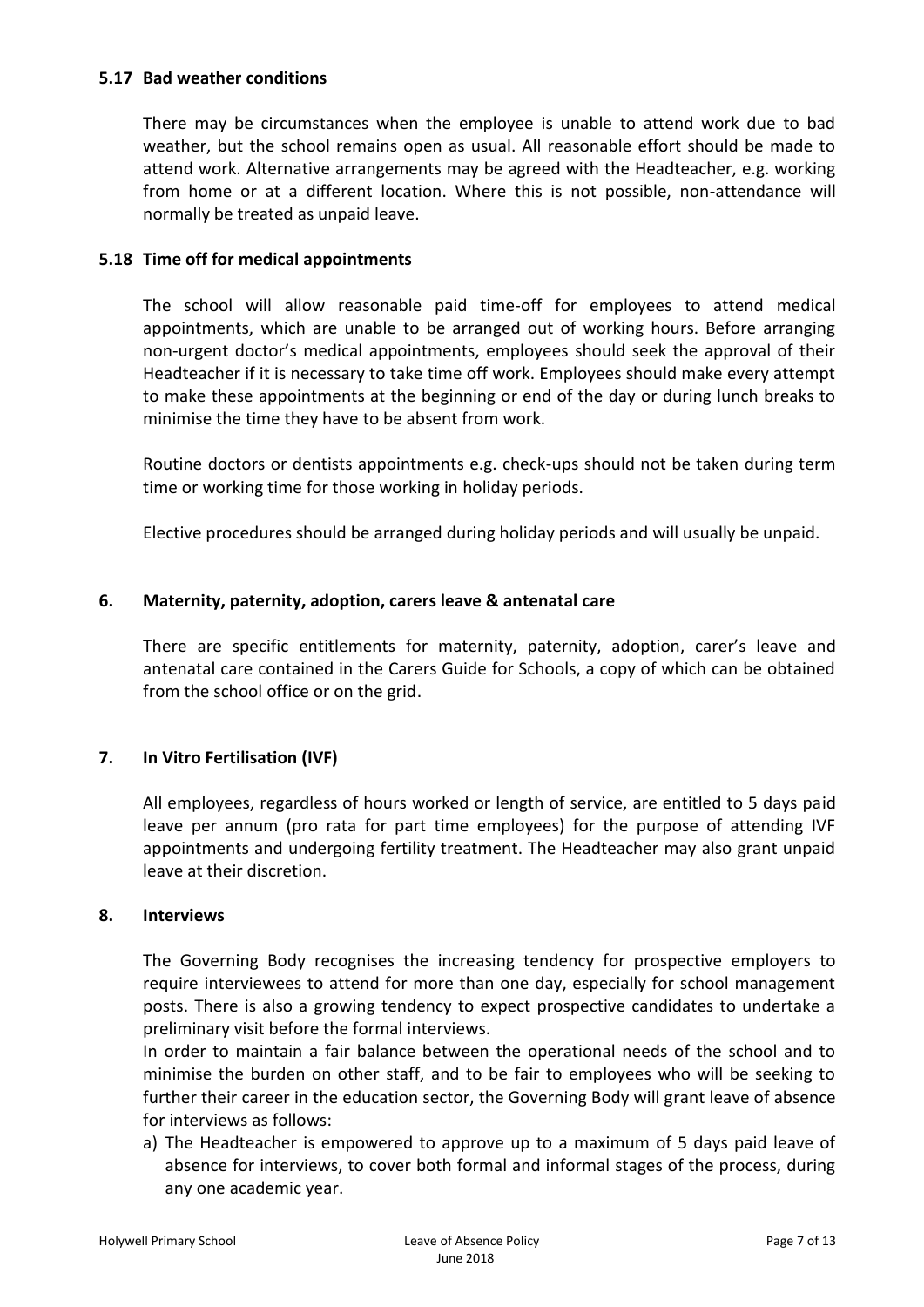- b) Further leave of absence for this purpose will normally be agreed and will be on an unpaid basis.
- c) For support staff any days beyond the initial 5 days could be made up during holiday periods, instead of being on an unpaid basis, provided that their work can be carried out during holiday time.

#### **9. Unauthorised absence**

If an employee takes leave of absence without the prior consent of the Headteacher this will be investigated and could be considered Gross Misconduct under the Disciplinary Policy and Procedure.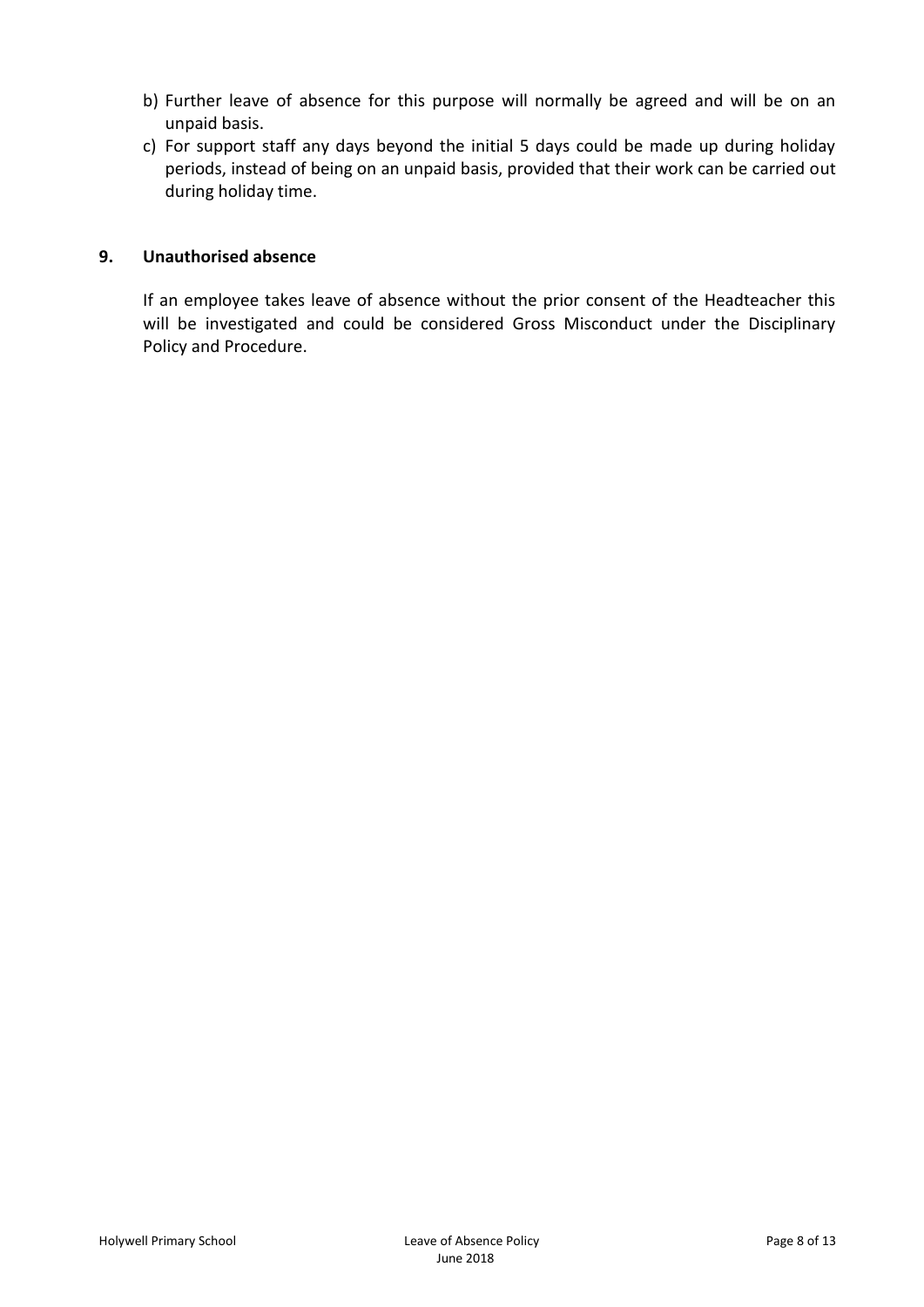#### **Appendix 1**

#### **Holiday entitlements for local government employees**

The leave year runs from the 1 April to the following 31 March. For school based staff working 52 weeks per year leave will normally be taken during the school holidays. Only in exceptional circumstances and with the express consent of the Headteacher can leave be taken at other times or carried forward to the next leave year.

Annual leave entitlement for school based staff working 52 weeks per year is in accordance with the following table:

*(Please delete either table A or B depending on the terms and conditions of employment for support staff relevant to your school)*

| <b>TABLE A</b>                                                         |                                               |                                        |                                        |  |  |
|------------------------------------------------------------------------|-----------------------------------------------|----------------------------------------|----------------------------------------|--|--|
| For employees covered by the HCC Collective Agreement with effect from |                                               |                                        |                                        |  |  |
| 01.04.12                                                               |                                               |                                        |                                        |  |  |
| Grade                                                                  | Less than<br>5 Years<br>continuous<br>service | 5 to 10 Years<br>continuous<br>service | 10 or more years<br>continuous service |  |  |
| HB to H7                                                               | 24                                            | 28                                     | 29                                     |  |  |
| H <sub>8</sub> to H <sub>9</sub>                                       | 26                                            | 28                                     | 29                                     |  |  |
| M1 to M5                                                               | 28                                            | 30                                     | 31                                     |  |  |
| All entitlements incorporate the concessionary day                     |                                               |                                        |                                        |  |  |

Annual leave entitlements will be pro rata for part time staff working 52 weeks per year.

Staff engaged on a term time only basis will not be permitted to take leave at any other time except during school holiday periods unless express consent from the Headteacher has been given.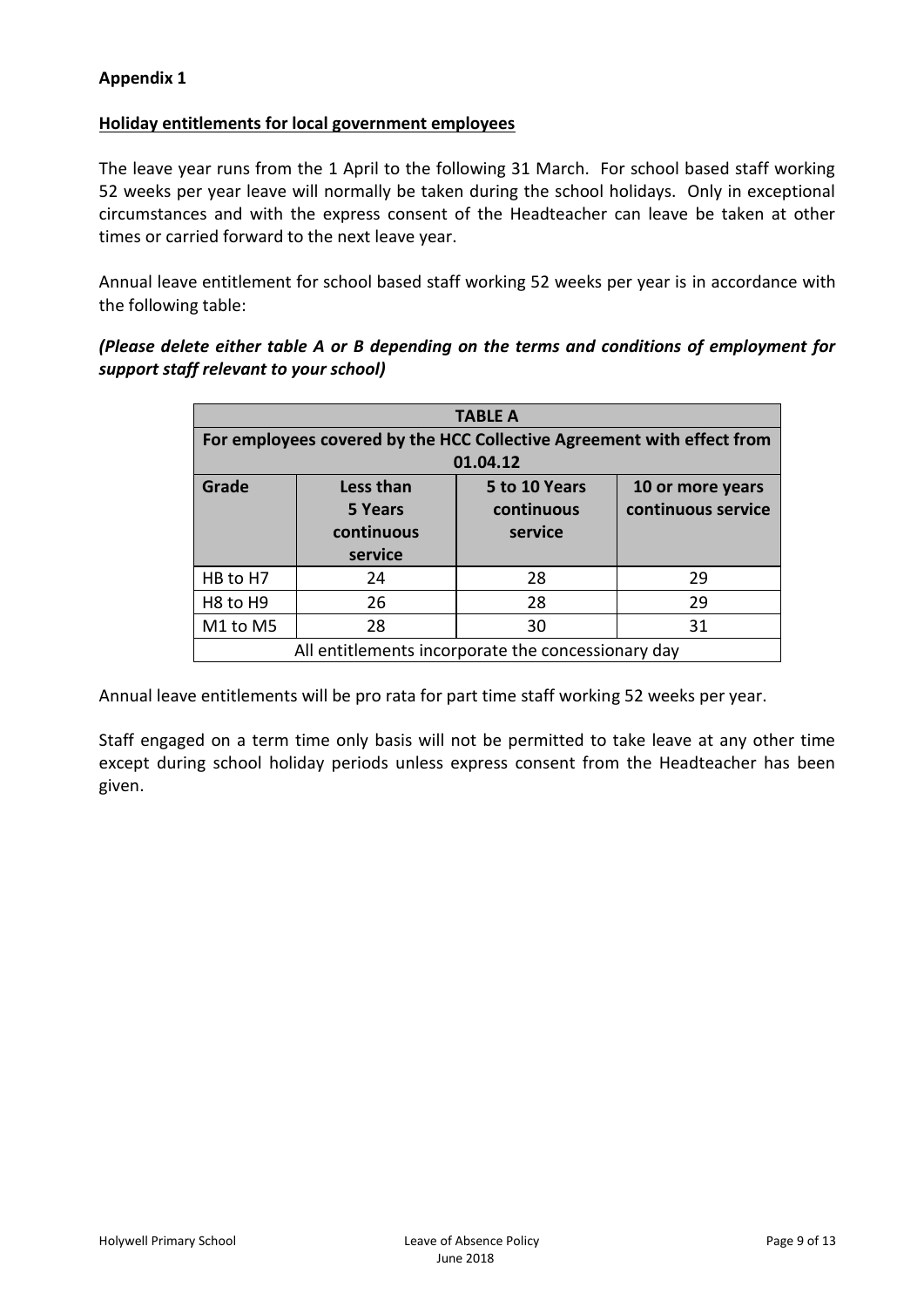#### **Appendix 2**

#### **Career Breaks**

It is recognised that during an employees' working life there will be times when personal commitments may take priority over work e.g. bringing up children, longer term care for sick or dependent relatives, or pursuing a course of further education. The school may be able to accommodate such personal commitments, where operationally practicable, through career breaks. Employees should also give consideration to flexible working requests depending on their individual needs.

Career breaks enable employees to take an unpaid break from work for personal reasons whilst maintaining continuity of service with the school. The employee should try to give as much notice as possible to commence a career break (ideally 3 months) but a shorter notice can be accepted at the Headteacher's discretion for example where a dependent needs care at short notice.

With the exception of continuity of service all other terms of the employment contract with the school will be suspended. On return, at an agreed date following the career break, the employee will be able to return to the same or similar post within the school without competitive selection.

A career break may be considered appropriate for example:

- To extend a period of maternity/adoption leave
- To care for dependants
- To enter full time education
- Extended foreign travel

These reasons are not all inclusive and others may be considered, with the exception of taking up other full time paid employment. Employees who are on a career break may in exceptional circumstances take up a part time role for example to support a university course or extended travel. Permission must be sought from the school before taking this up.

#### **Eligibility**

All permanent employees with at least two years continuous service with the school regardless of the number of hours worked are eligible to apply for a career break.

#### **Length of career break**

The minimum length of break is 3 months, for teaching and classroom based staff the expectation would be for this to equate to a term, and the maximum is 1 year. There is no limit to the number of career breaks an employee can take, providing they return to work at the school for a minimum of 2 years between each break.

Please note that for the first 30 days of a career break both employer and employee pension contributions are payable. For more information please contact the Serco HR Payroll Transactions Team.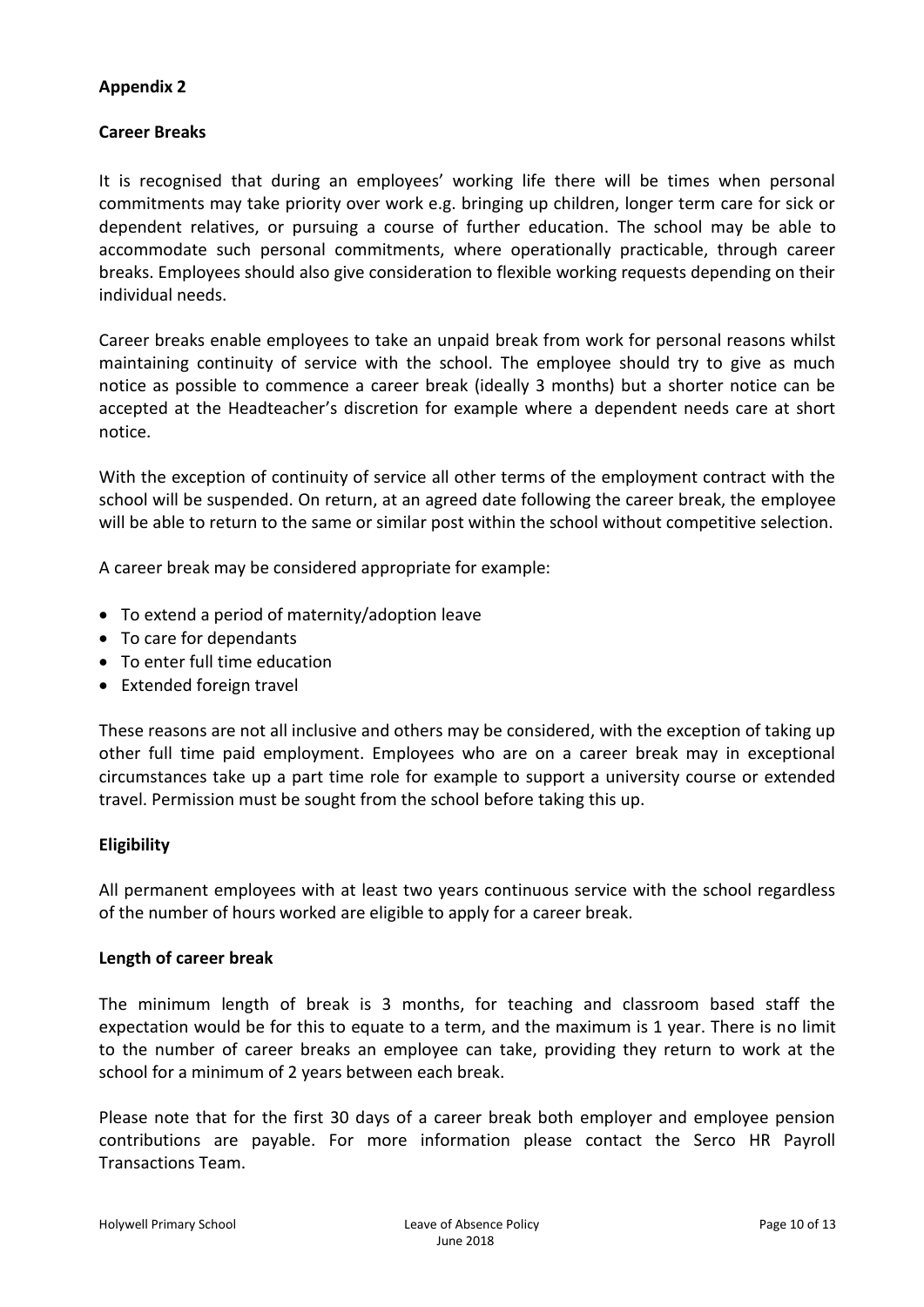#### **Restructuring and/or Reductions in staffing**

Consideration of planned organisational change should be taken before a career break is authorised particularly where there is potential for a reduction in posts.

If an employee is on a career break when a restructure is being considered, every effort should be made to contact them in order for them to have input into any consultations or feedback processes. Employees may be given the opportunity to return to work early if they wish to if the temporary cover can be ended at no additional cost.

Employees on a career break must be included in selection processes even if the Headteacher is unable to make contact with them.

#### **Extending the career break**

If the employee wishes to extend their career break, if the break taken was to be less than one year, they must do so in writing normally giving as much notice as possible**.** The Headteacher will give consideration to the extension along the same lines as the original request and may grant up to 1 year in total.

#### **Cutting short the career break**

There will be no automatic right to cut short a career break but the Headteacher will consider such requests from an employee if they can be accommodated.

#### **If the employee does not return from the career break**

If an employee does not wish to return from a career break, they should confirm this in writing **at**  least 4 weeks' prior to their expected return date, for those employed under School Teachers Pay and Conditions of Service the appropriate notice must be given in accordance with those terms. If, on the school writing to the employee to confirm the return date, the employee does not respond, their contract will be terminated on that expected return date.

#### **Conduct during a Career break**

Employees should be aware that they remain employees of the school during a career break. Whilst an employees' off duty hours are their personal concern they should not put themselves in a position where their duties and private interests conflict. The standards of the School's Code of Conduct should be maintained during a career break.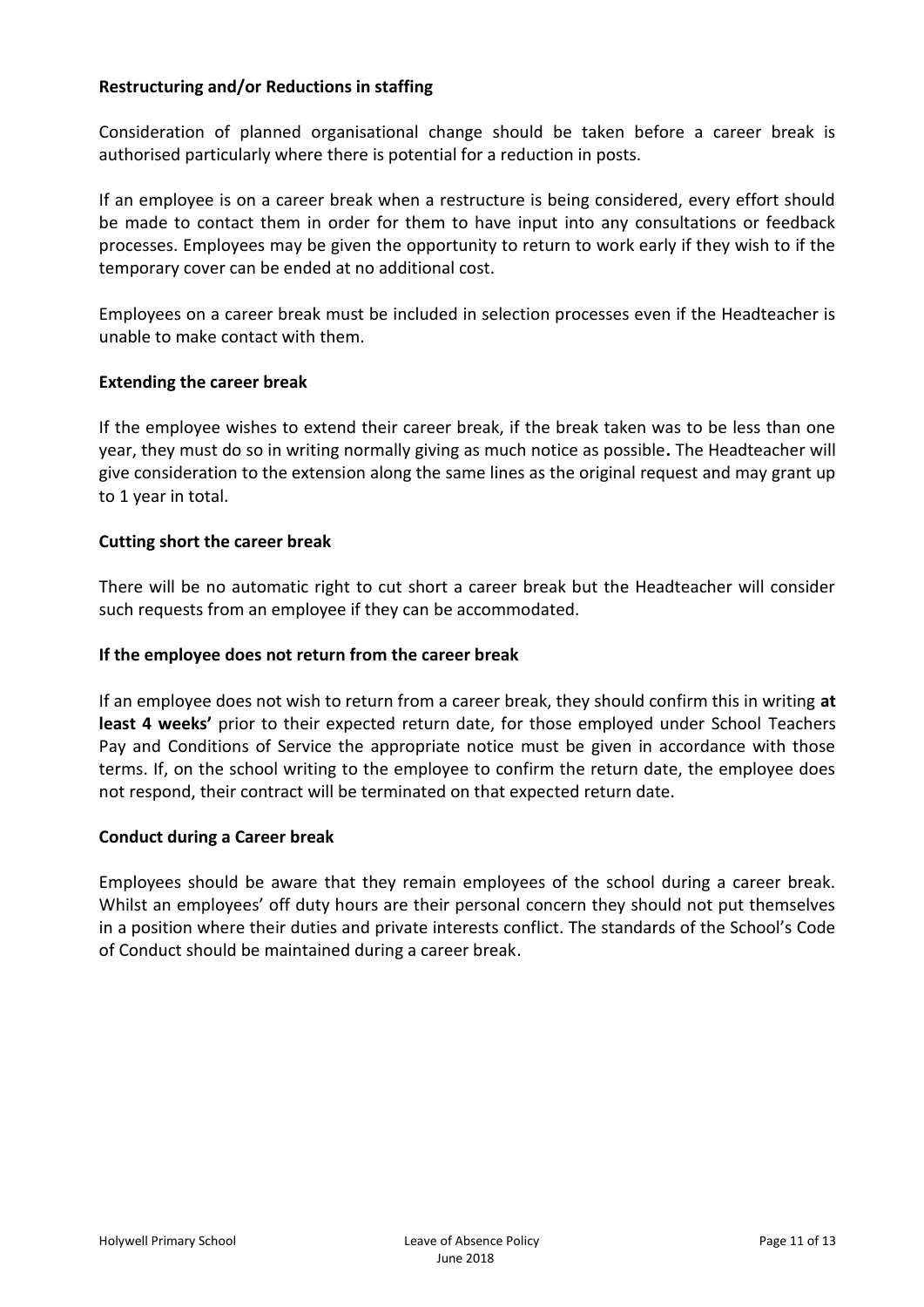## **Appendix 3**

| <b>Type of Leave</b>                                       | Legal<br><b>Requirement</b> | <b>No Legal</b><br><b>Requirement</b> | <b>Paid</b>  | <b>Unpaid</b> | Paragraph         |
|------------------------------------------------------------|-----------------------------|---------------------------------------|--------------|---------------|-------------------|
| Annual Leave entitlement for Local Government staff        | $\checkmark$                |                                       | $\checkmark$ |               | <b>Appendix 1</b> |
| Disability Leave - Collective Agreement support staff only | $\checkmark$                |                                       | $\checkmark$ |               | 5.1               |
| Time off for sick child                                    | $\checkmark$                |                                       |              | $\checkmark$  | 5.2               |
| <b>Compassionate, Emergency or Exceptional Leave</b>       | $\checkmark$                |                                       | $\checkmark$ |               | 5.3               |
| Other personal reasons                                     |                             | $\checkmark$                          |              | $\checkmark$  | 5.4               |
| <b>Career Breaks/Extended Leave of Absence</b>             |                             | $\checkmark$                          |              | ✓             | 5.5               |
| <b>Moving House</b>                                        |                             | ✓                                     |              | ✓             | 5.6               |
| <b>Service with Auxiliary Force</b>                        | $\checkmark$                |                                       | $\checkmark$ |               | 5.7               |
| <b>Mob</b>                                                 | $\checkmark$                |                                       | $\checkmark$ |               | 5.8               |
| Carry over of annual leave                                 |                             | $\checkmark$                          | $\checkmark$ |               | 5.9               |
| <b>Religious festivals</b>                                 |                             | $\checkmark$                          |              | $\checkmark$  | 5.10              |
| <b>Sporting Events</b>                                     |                             | ✓                                     | $\checkmark$ |               | 5.11              |
| <b>Attendance at Court Proceedings</b>                     |                             | $\checkmark$                          | $\checkmark$ |               | 5.12              |
| <b>Public Duties</b>                                       | $\checkmark$                |                                       |              | $\checkmark$  | 5.13              |
| <b>Study/ Examination Leave</b>                            |                             | $\checkmark$                          | $\checkmark$ |               | 5.14              |
| <b>GCSE Duties &amp; Activities</b>                        |                             | ✓                                     | ✓            | ✓             | 5.15              |
| <b>Trade Union Duties</b>                                  | ✓                           |                                       | ✓            |               | 5.16              |